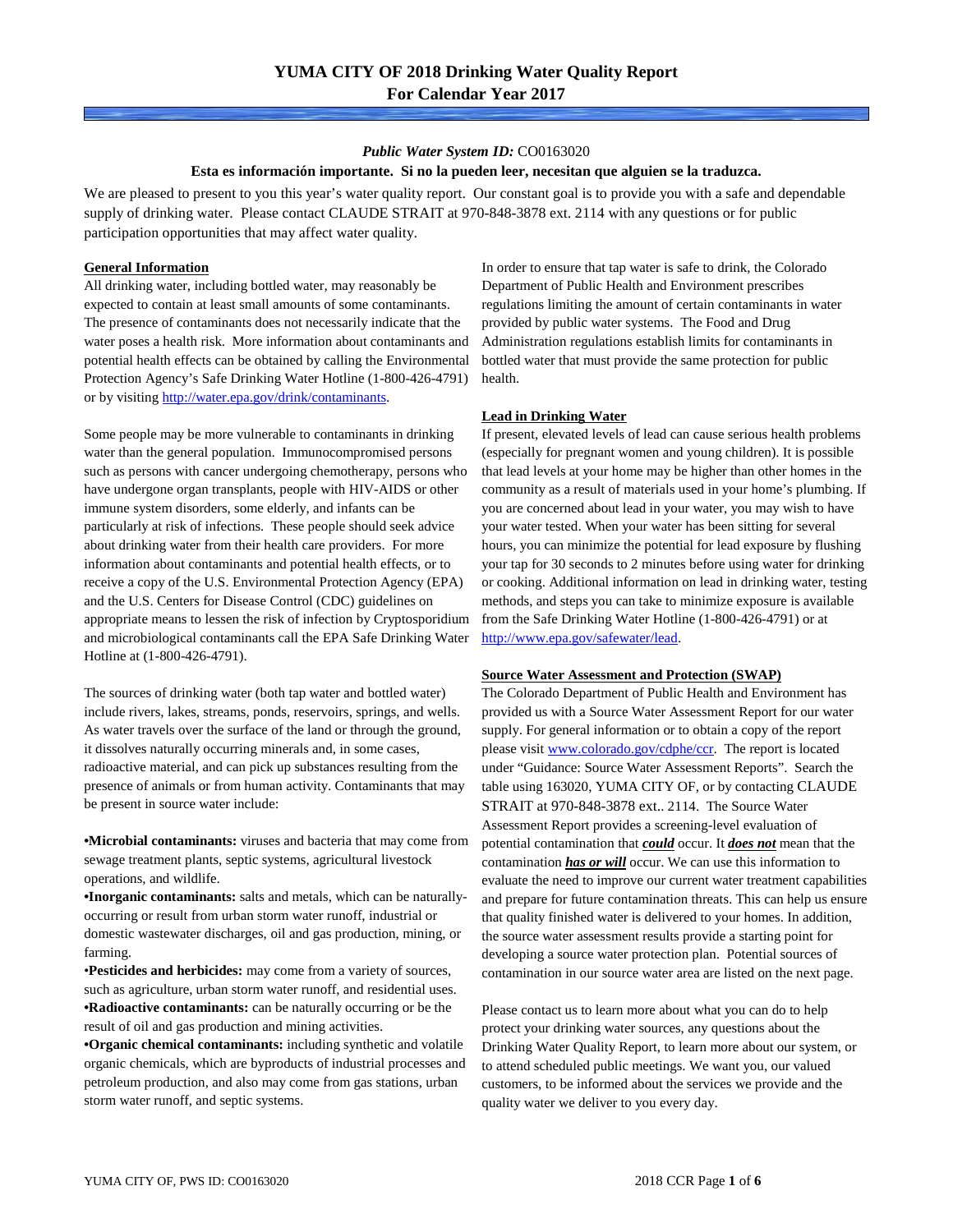### **Our Water Sources**

| <b>Source</b>                           | <b>Source Type</b> | <b>Water Type</b> | <b>Potential Source(s) of Contamination</b>                                                                                                                                               |
|-----------------------------------------|--------------------|-------------------|-------------------------------------------------------------------------------------------------------------------------------------------------------------------------------------------|
| <b>WELL FAIRGROUNDS</b>                 | Well               | Groundwater       | Aboveground, Underground, and Leaking<br>Storage Tank Sites; Other Facilities:<br>Commercial, Industrial Transportation,<br>Row Crops, Small Grains, Septic Systems,<br>and Oil/Gas Wells |
| <b>WELL HAMRICK</b>                     | Well               | Groundwater       | Same as listed above                                                                                                                                                                      |
| WELL HANSEN PARK                        | Well               | Groundwater       | Same as listed above                                                                                                                                                                      |
| <b>WELL KOENIG</b>                      | Well               | Groundwater       | Same as listed above                                                                                                                                                                      |
| <b>WELL MITCHELL</b>                    | Well               | Groundwater       | Same as listed above                                                                                                                                                                      |
| <b>WELL SHOP</b>                        | Well               | Groundwater       | Same as listed above                                                                                                                                                                      |
| <b>WELL WEST GRADE</b><br><b>SCHOOL</b> | Well               | Groundwater       | Same as listed above                                                                                                                                                                      |

## **Terms and Abbreviations**

- **Maximum Contaminant Level (MCL)** − The highest level of a contaminant allowed in drinking water.
- **Treatment Technique (TT)**  $A$  required process intended to reduce the level of a contaminant in drinking water.
- **Health-Based** − A violation of either a MCL or TT.
- **Non-Health-Based** − A violation that is not a MCL or TT.
- **Action Level (AL)** − The concentration of a contaminant which, if exceeded, triggers treatment and other regulatory requirements.
- **Maximum Residual Disinfectant Level (MRDL)** − The highest level of a disinfectant allowed in drinking water. There is convincing evidence that addition of a disinfectant is necessary for control of microbial contaminants.
- **Maximum Contaminant Level Goal (MCLG)** − The level of a contaminant in drinking water below which there is no known or expected risk to health. MCLGs allow for a margin of safety.
- **Maximum Residual Disinfectant Level Goal (MRDLG)** − The level of a drinking water disinfectant, below which there is no known or expected risk to health. MRDLGs do not reflect the benefits of the use of disinfectants to control microbial contaminants.
- **Violation (No Abbreviation)** − Failure to meet a Colorado Primary Drinking Water Regulation.
- **Formal Enforcement Action (No Abbreviation)** − Escalated action taken by the State (due to the risk to public health, or number or severity of violations) to bring a non-compliant water system back into compliance.
- **Variance and Exemptions (V/E)** − Department permission not to meet a MCL or treatment technique under certain conditions.
- **Gross Alpha (No Abbreviation)** − Gross alpha particle activity compliance value. It includes radium-226, but excludes radon 222, and uranium.
- **Picocuries per liter (pCi/L)** Measure of the radioactivity in water.
- **Nephelometric Turbidity Unit (NTU)** − Measure of the clarity or cloudiness of water. Turbidity in excess of 5 NTU is just noticeable to the typical person.
- **Compliance Value (No Abbreviation)** Single or calculated value used to determine if regulatory contaminant level (e.g. MCL) is met. Examples of calculated values are the  $90<sup>th</sup>$  Percentile, Running Annual Average (RAA) and Locational Running Annual Average (LRAA).
- **Average (x-bar)** − Typical value.
- **Range (R)**  $-$  Lowest value to the highest value.
- **Sample Size (n)** − Number or count of values (i.e. number of water samples collected).
- **Parts per million = Milligrams per liter (ppm = mg/L)** − One part per million corresponds to one minute in two years or a single penny in \$10,000.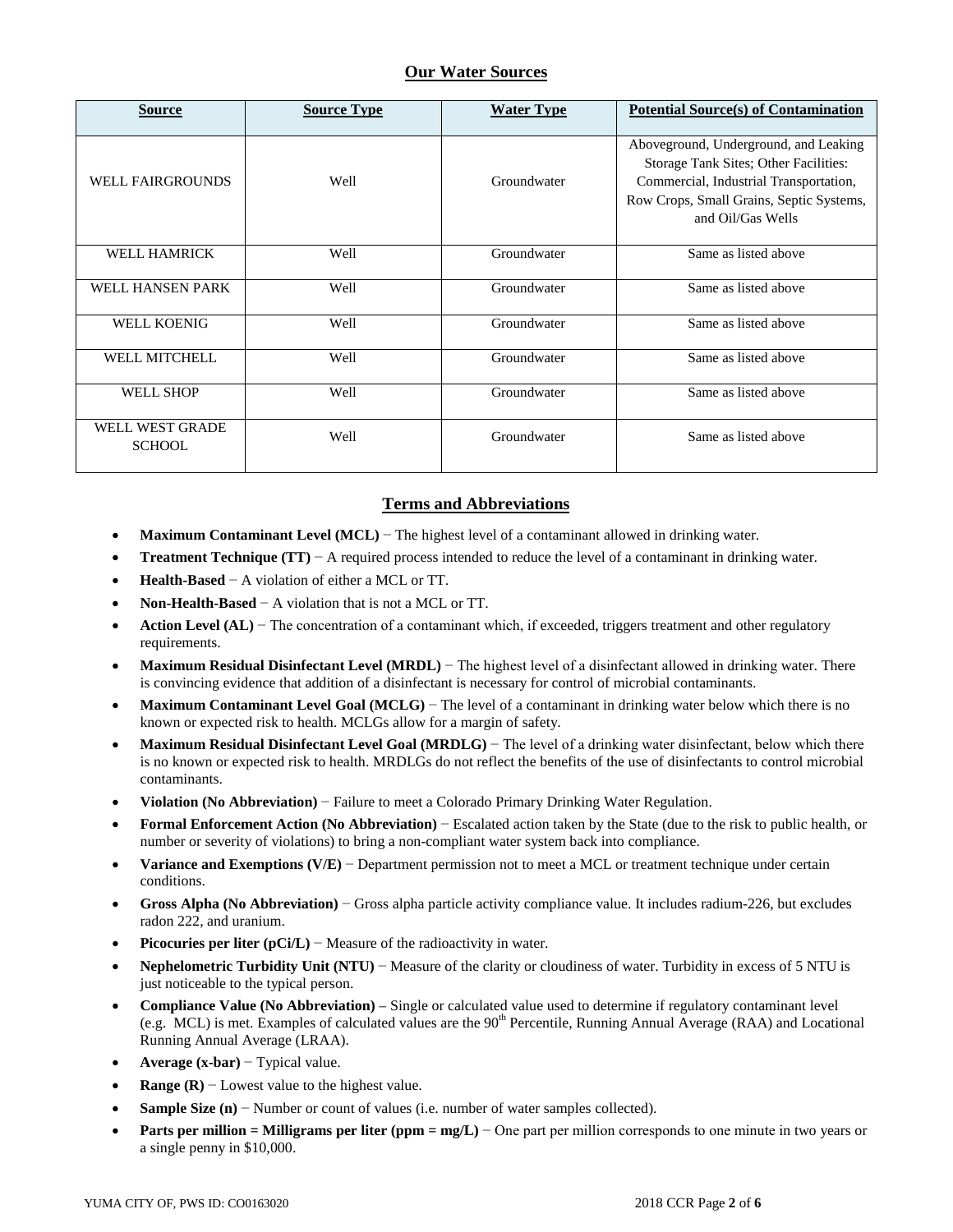- **Parts per billion = Micrograms per liter (ppb = ug/L)** − One part per billion corresponds to one minute in 2,000 years, or a single penny in \$10,000,000.
- **Not Applicable (N/A)** Does not apply or not available.
- **Level 1 Assessment** A study of the water system to identify potential problems and determine (if possible) why total coliform bacteria have been found in our water system.
- **Level 2 Assessment** A very detailed study of the water system to identify potential problems and determine (if possible) why an E. coli MCL violation has occurred and/or why total coliform bacteria have been found in our water system on multiple occasions.

### **Detected Contaminants**

YUMA CITY OF routinely monitors for contaminants in your drinking water according to Federal and State laws. The following table(s) show all detections found in the period of January 1 to December 31, 2017 unless otherwise noted. The State of Colorado requires us to monitor for certain contaminants less than once per year because the concentrations of these contaminants are not expected to vary significantly from year to year, or the system is not considered vulnerable to this type of contamination. Therefore, some of our data, though representative, may be more than one year old. Violations and Formal Enforcement Actions, if any, are reported in the next section of this report.

**Note:** Only detected contaminants sampled within the last 5 years appear in this report. If no tables appear in this section then no contaminants were detected in the last round of monitoring.

| <b>Disinfectants Sampled in the Distribution System</b><br><b>TT Requirement:</b> At least 95% of samples per period (month or quarter) must be at least 0.2 ppm $OR$<br>If sample size is less than 40 no more than 1 sample is below $0.2$ ppm<br><b>Typical Sources:</b> Water additive used to control microbes |                    |                                                                     |                                                |                              |                        |             |  |  |  |
|---------------------------------------------------------------------------------------------------------------------------------------------------------------------------------------------------------------------------------------------------------------------------------------------------------------------|--------------------|---------------------------------------------------------------------|------------------------------------------------|------------------------------|------------------------|-------------|--|--|--|
| <b>Disinfectant</b><br><b>Name</b>                                                                                                                                                                                                                                                                                  | <b>Time Period</b> | <b>Results</b>                                                      | <b>Number of Samples</b><br><b>Below Level</b> | <b>Sample</b><br><b>Size</b> | TT<br><b>Violation</b> | <b>MRDL</b> |  |  |  |
| Chlorine                                                                                                                                                                                                                                                                                                            | December, 2017     | Lowest period percentage of samples<br>meeting TT requirement: 100% | 0                                              | 4                            | N <sub>o</sub>         | $4.0$ ppm   |  |  |  |

| <b>Lead and Copper Sampled in the Distribution System</b> |             |                  |               |                |                   |               |                   |                        |  |  |
|-----------------------------------------------------------|-------------|------------------|---------------|----------------|-------------------|---------------|-------------------|------------------------|--|--|
| Contaminant                                               | <b>Time</b> | 90 <sup>th</sup> | <b>Sample</b> | Unit of        | 90 <sup>th</sup>  | <b>Sample</b> | 90 <sup>th</sup>  | <b>Typical Sources</b> |  |  |
| <b>Name</b>                                               | Period      | Percentile       | <b>Size</b>   | <b>Measure</b> | <b>Percentile</b> | <b>Sites</b>  | <b>Percentile</b> |                        |  |  |
|                                                           |             |                  |               |                | ${\bf AL}$        | Above         | AL                |                        |  |  |
|                                                           |             |                  |               |                |                   | AL            | <b>Exceedance</b> |                        |  |  |
|                                                           |             |                  |               |                |                   |               |                   |                        |  |  |
| Copper                                                    | 09/14/2017  | 0.12             | 20            | ppm            | 1.3               | $\theta$      | N <sub>o</sub>    | Corrosion of           |  |  |
|                                                           | to          |                  |               |                |                   |               |                   | household plumbing     |  |  |
|                                                           | 09/15/2017  |                  |               |                |                   |               |                   | systems; Erosion of    |  |  |
|                                                           |             |                  |               |                |                   |               |                   | natural deposits       |  |  |
|                                                           |             |                  |               |                |                   |               |                   |                        |  |  |

| Disinfection Byproducts Sampled in the Distribution System |      |         |              |               |                |            |             |                |                  |                |
|------------------------------------------------------------|------|---------|--------------|---------------|----------------|------------|-------------|----------------|------------------|----------------|
| <b>Name</b>                                                | Year | Average | Range        | <b>Sample</b> | Unit of        | <b>MCL</b> | <b>MCLG</b> | <b>Highest</b> | <b>MCL</b>       | <b>Typical</b> |
|                                                            |      |         | $Low - High$ | <b>Size</b>   | <b>Measure</b> |            |             | Compliance     | <b>Violation</b> | <b>Sources</b> |
|                                                            |      |         |              |               |                |            |             | <b>Value</b>   |                  |                |
|                                                            |      |         |              |               |                |            |             |                |                  |                |
| Total                                                      | 2017 | 3.2     | 3.2 to 3.2   |               | ppb            | 80         | N/A         | 3.2            | No               | Byproduct      |
| Trihalome                                                  |      |         |              |               |                |            |             |                |                  | of drinking    |
| thanes                                                     |      |         |              |               |                |            |             |                |                  | water          |
| (TTHM)                                                     |      |         |              |               |                |            |             |                |                  | disinfection   |
|                                                            |      |         |              |               |                |            |             |                |                  |                |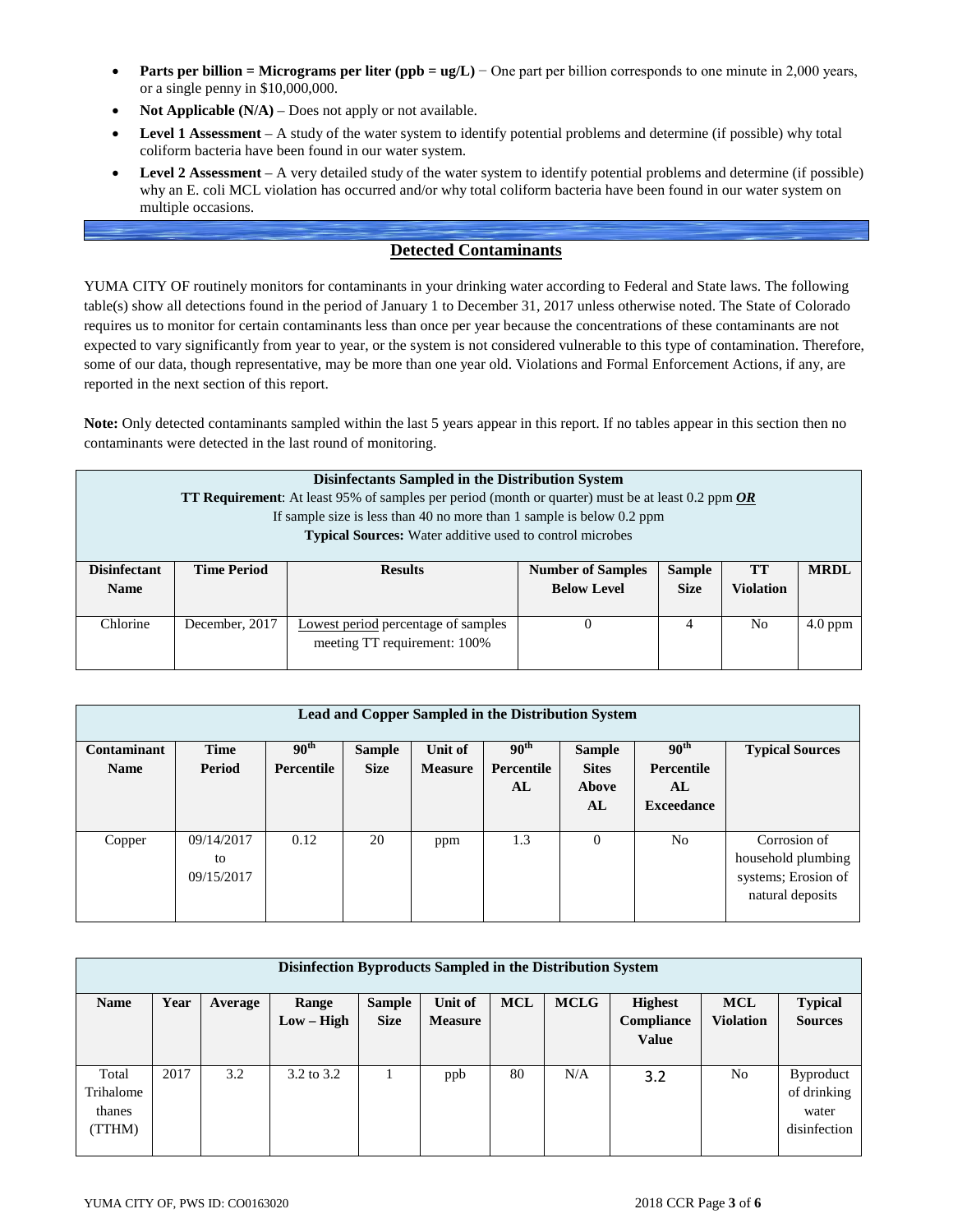| Radionuclides Sampled at the Entry Point to the Distribution System |      |         |                       |               |                |            |             |                  |                        |  |
|---------------------------------------------------------------------|------|---------|-----------------------|---------------|----------------|------------|-------------|------------------|------------------------|--|
| Contaminant                                                         | Year | Average | Range                 | <b>Sample</b> | Unit of        | <b>MCL</b> | <b>MCLG</b> | <b>MCL</b>       | <b>Typical Sources</b> |  |
| <b>Name</b>                                                         |      |         | $Low - High$          | <b>Size</b>   | <b>Measure</b> |            |             | <b>Violation</b> |                        |  |
|                                                                     |      |         |                       |               |                |            |             |                  |                        |  |
| Combined                                                            | 2015 | 0.3     | $0.2 \text{ to } 0.4$ | 2             | pCi/L          | 5          | $\Omega$    | N <sub>o</sub>   | Erosion of             |  |
| Radium                                                              |      |         |                       |               |                |            |             |                  | natural deposits       |  |
|                                                                     |      |         |                       |               |                |            |             |                  |                        |  |
| Combined                                                            | 2016 | 7.75    | 7.2 to 8.3            | 2             | ppb            | 30         | $\Omega$    | N <sub>o</sub>   | Erosion of             |  |
| Uranium                                                             |      |         |                       |               |                |            |             |                  | natural deposits       |  |
|                                                                     |      |         |                       |               |                |            |             |                  |                        |  |

| Inorganic Contaminants Sampled at the Entry Point to the Distribution System                                                                                                                                                                                                                                                                                                                                                                                                                                            |      |         |                       |                              |                           |                 |                |                                |                                                                                                                                                |
|-------------------------------------------------------------------------------------------------------------------------------------------------------------------------------------------------------------------------------------------------------------------------------------------------------------------------------------------------------------------------------------------------------------------------------------------------------------------------------------------------------------------------|------|---------|-----------------------|------------------------------|---------------------------|-----------------|----------------|--------------------------------|------------------------------------------------------------------------------------------------------------------------------------------------|
| Contaminant<br><b>Name</b>                                                                                                                                                                                                                                                                                                                                                                                                                                                                                              | Year | Average | Range<br>$Low - High$ | <b>Sample</b><br><b>Size</b> | Unit of<br><b>Measure</b> | <b>MCL</b>      | <b>MCLG</b>    | <b>MCL</b><br><b>Violation</b> | <b>Typical Sources</b>                                                                                                                         |
| Arsenic                                                                                                                                                                                                                                                                                                                                                                                                                                                                                                                 | 2016 | 6.9     | $6.8$ to $7$          | 3                            | ppb                       | $\overline{10}$ | $\overline{0}$ | $\overline{No}$                | Erosion of natural<br>deposits; runoff<br>from orchards;<br>runoff from glass<br>and electronics<br>production wastes                          |
| Barium                                                                                                                                                                                                                                                                                                                                                                                                                                                                                                                  | 2016 | 0.14    | $0.14$ to $0.15$      | 3                            | ppm                       | $\overline{2}$  | $\overline{c}$ | N <sub>o</sub>                 | Discharge of<br>drilling wastes;<br>discharge from<br>metal refineries;<br>erosion of natural<br>deposits                                      |
| Fluoride                                                                                                                                                                                                                                                                                                                                                                                                                                                                                                                | 2017 | 0.82    | $0.81$ to $0.84$      | 6                            | ppm                       | $\overline{4}$  | $\overline{4}$ | No                             | Erosion of natural<br>deposits; water<br>additive which<br>promotes strong<br>teeth; discharge<br>from fertilizer and<br>aluminum<br>factories |
| Nitrate                                                                                                                                                                                                                                                                                                                                                                                                                                                                                                                 | 2017 | 2.82    | 2.3 to 3.1            | 9                            | ppm                       | 10              | 10             | No                             | Runoff from<br>fertilizer use;<br>leaching from<br>septic tanks,<br>sewage; erosion of<br>natural deposits                                     |
| Selenium                                                                                                                                                                                                                                                                                                                                                                                                                                                                                                                | 2016 | 2.27    | 1.8 to 2.7            | $\overline{3}$               | ppb                       | 50              | 50             | $\overline{No}$                | Discharge from<br>petroleum and<br>metal refineries;<br>erosion of natural<br>deposits; discharge<br>from mines                                |
| Arsenic: while your drinking water meets the EPA's standard for arsenic, it does contain low levels of arsenic. The EPA's<br>standard balances the current understanding of arsenic's possible health effects against the costs of removing arsenic from<br>drinking water. The EPA continues to research the health effects of low levels of arsenic, which is a mineral known to cause<br>cancer in humans at high concentrations and is linked to other health effects such as skin damage and circulatory problems. |      |         |                       |                              |                           |                 |                |                                |                                                                                                                                                |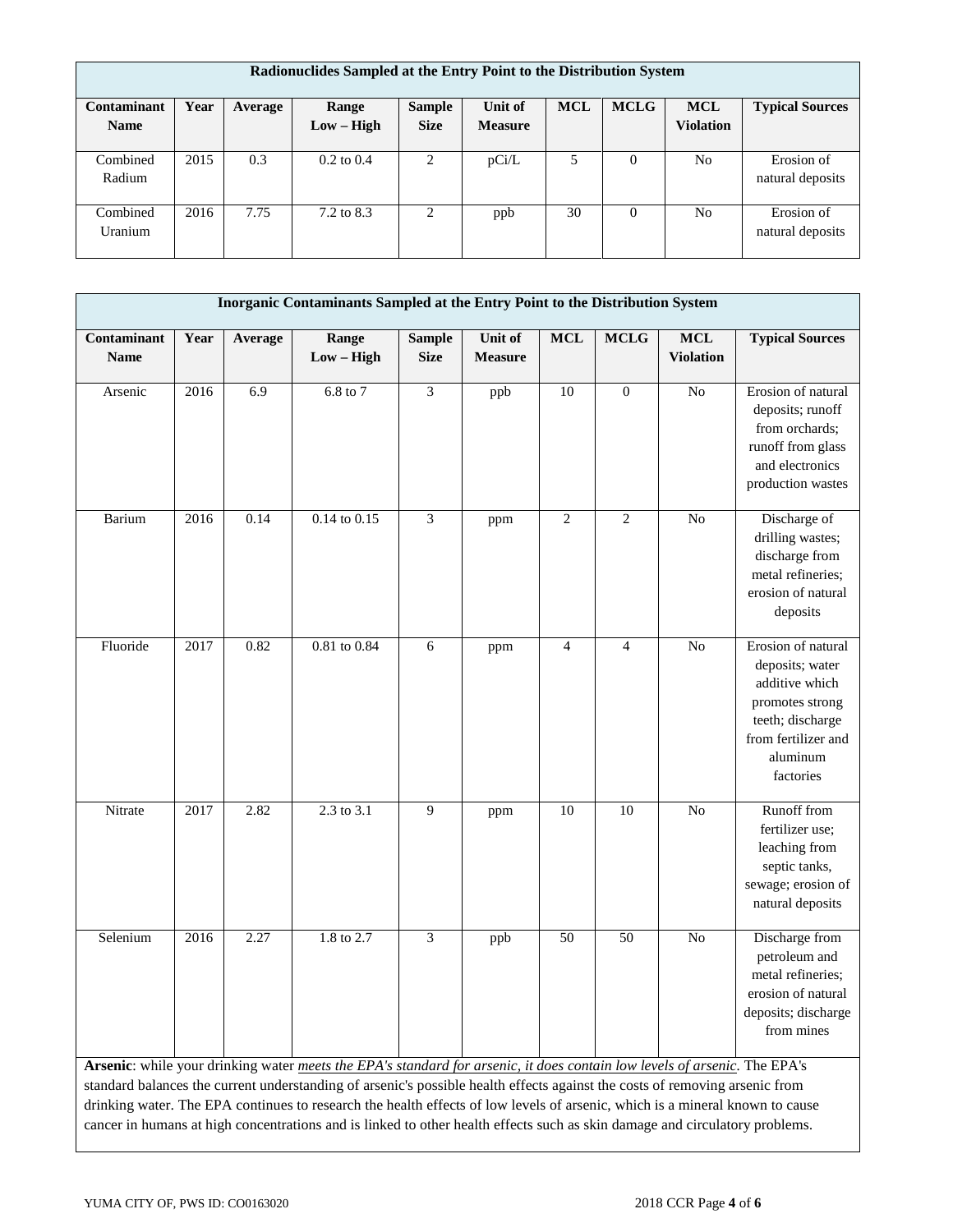| <b>Secondary Contaminants**</b>                                                                                               |      |         |              |               |                |                           |  |  |  |  |
|-------------------------------------------------------------------------------------------------------------------------------|------|---------|--------------|---------------|----------------|---------------------------|--|--|--|--|
| **Secondary standards are non-enforceable guidelines for contaminants that may cause cosmetic effects (such as skin, or tooth |      |         |              |               |                |                           |  |  |  |  |
| discoloration) or aesthetic effects (such as taste, odor, or color) in drinking water.                                        |      |         |              |               |                |                           |  |  |  |  |
|                                                                                                                               |      |         |              |               |                |                           |  |  |  |  |
| Contaminant                                                                                                                   | Year | Average | Range        | <b>Sample</b> | Unit of        | <b>Secondary Standard</b> |  |  |  |  |
| <b>Name</b>                                                                                                                   |      |         | $Low - High$ | <b>Size</b>   | <b>Measure</b> |                           |  |  |  |  |
|                                                                                                                               |      |         |              |               |                |                           |  |  |  |  |
| Sodium                                                                                                                        | 2016 | 17.33   | 15.4 to 18.5 | 3             | ppm            | N/A                       |  |  |  |  |
|                                                                                                                               |      |         |              |               |                |                           |  |  |  |  |
| <b>Total Dissolved</b>                                                                                                        | 2016 | 260     | 254 to 266   | ∍             | ppm            | 500                       |  |  |  |  |
| <b>Solids</b>                                                                                                                 |      |         |              |               |                |                           |  |  |  |  |
|                                                                                                                               |      |         |              |               |                |                           |  |  |  |  |

### **Unregulated Contaminants\*\*\***

EPA has implemented the Unregulated Contaminant Monitoring Rule (UCMR) to collect data for contaminants that are suspected to be present in drinking water and do not have health-based standards set under the Safe Drinking Water Act. EPA uses the results of UCMR monitoring to learn about the occurrence of unregulated contaminants in drinking water and to decide whether or not these contaminants will be regulated in the future. We performed monitoring and reported the analytical results of the monitoring to EPA in accordance with its Third Unregulated Contaminant Monitoring Rule (UCMR3). Once EPA reviews the submitted results, the results are made available in the EPA's National Contaminant Occurrence Database (NCOD) [\(http://www.epa.gov/dwucmr/national-contaminant-occurrence](http://www.epa.gov/dwucmr/national-contaminant-occurrence-database-ncod)[database-ncod\)](http://www.epa.gov/dwucmr/national-contaminant-occurrence-database-ncod) Consumers can review UCMR results by accessing the NCOD. Contaminants that were detected during our UCMR3 sampling and the corresponding analytical results are provided below.

| <b>Contaminant Name</b>                                                                                                           | Year | Average | Range<br>$Low - High$                                                                                  | <b>Sample Size</b> | <b>Unit of Measure</b> |  |  |  |  |
|-----------------------------------------------------------------------------------------------------------------------------------|------|---------|--------------------------------------------------------------------------------------------------------|--------------------|------------------------|--|--|--|--|
|                                                                                                                                   |      |         |                                                                                                        |                    |                        |  |  |  |  |
|                                                                                                                                   |      |         |                                                                                                        |                    |                        |  |  |  |  |
|                                                                                                                                   |      |         |                                                                                                        |                    |                        |  |  |  |  |
|                                                                                                                                   |      |         |                                                                                                        |                    |                        |  |  |  |  |
|                                                                                                                                   |      |         |                                                                                                        |                    |                        |  |  |  |  |
|                                                                                                                                   |      |         |                                                                                                        |                    |                        |  |  |  |  |
|                                                                                                                                   |      |         |                                                                                                        |                    |                        |  |  |  |  |
| ***More information about the contaminants that were included in UCMR3 monitoring can be found at: http://www.drinktap.org/water- |      |         |                                                                                                        |                    |                        |  |  |  |  |
|                                                                                                                                   |      |         | info/whats-in-my-water/unregulated-contaminant-monitoring-rule.aspx. Learn more about the EPA UCMR at: |                    |                        |  |  |  |  |
| http://www.epa.gov/dwucmr/learn-about-unregulated-contaminant-monitoring-rule or contact the Safe Drinking Water Hotline at (800) |      |         |                                                                                                        |                    |                        |  |  |  |  |
| 426-4791 or http://water.epa.gov/drink/contact.cfm.                                                                               |      |         |                                                                                                        |                    |                        |  |  |  |  |
|                                                                                                                                   |      |         |                                                                                                        |                    |                        |  |  |  |  |
|                                                                                                                                   |      |         |                                                                                                        |                    |                        |  |  |  |  |